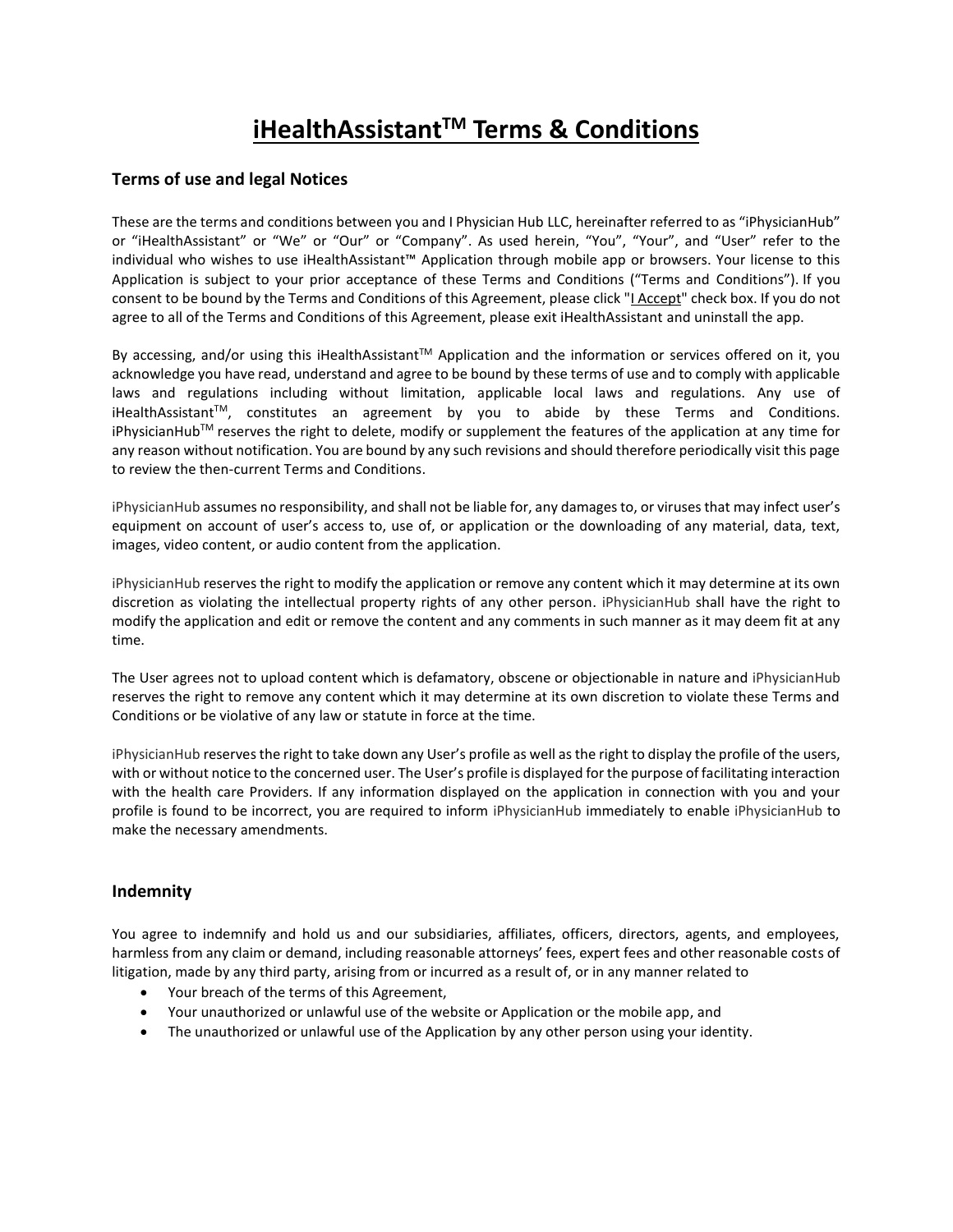## **Links to third party sites**

iHealthAssistant may be linked to the website of third parties, affiliates and business partners. iHealthAssistant has no control over, and not accountable or responsible for content, correctness, validity, reliability, consistency, quality of such websites or made available by/through our Website. Inclusion of any link on the Website does not imply that iHealthAssistant endorses the linked site. User may use the links and these services at user's own risk.

# **Disclaimers/Limitations of liability**

iPhysicianHub™ does not represent or warrant that the iHealthAssistant service will be uninterrupted or error-free, that defects will be corrected, or that the iHealthAssistant service or the server that makes it available, are free of viruses or other harmful components. iPhysicianHub does not warrant or represent that the use or the results of the use of the iHealthAssistant service or the applications or materials made available as part of the iHealthAssistant service will be correct, accurate, timely, or otherwise reliable. You specifically agree that iPhysicianHub shall not be responsible for unauthorized access to or alteration of your transmissions or data, any material or data sent or received or not sent or received, or any transactions entered into through the iHealthAssistant service.

# **Other Conditions**

- 1. We do not guarantee continuous, uninterrupted or secure access to our services, and operation of our site may be interfered with by numerous factors outside of our control.
- 2. Health Records uploaded by you may not be accessible at times due to iHealthAssistant™ unavailability. There may be times when the iHealthAssistant<sup>™</sup> is unavailable due to technical errors or for maintenance and support activities for extended period of times.
- 3. iHealthAssistant™ provides various tools to facilitate non-urgent communications between you and your participating healthcare providers. For any emergencies, we request you go by your own other means and iHealthAssistant<sup>TM</sup> is not responsible if the providers do not respond immediately to your needs.
- 4. iHealthAssistant collects the information of the providers, and displays the relevant information regarding the profile and practice of the Doctors listed, such as their specialization, qualification, fees, location, visiting hours, and similar details. iHealthAssistant™ takes reasonable efforts to ensure that such information is updated at frequent intervals. Although iHealthAssistant™ screens and vets the information and photos submitted by the Doctors, it cannot be held liable for any inaccuracies or incompleteness represented from it, despite such reasonable efforts.
- 5. **iHealthAssistantTM** will not be liable for any wrong medication or treatment quality being given by the Provider(s), or any medical negligence on part of the Provider(s);
	- i. any type of inconvenience suffered by the User due to a failure on the part of the Provider to provide agreed services or to make himself/herself available at the appointed time, no show by the Provider, inappropriate treatment, or similar difficulties;
	- ii. any misconduct or inappropriate behaviour by the Provider or the Provider's staff;
	- iii. cancellation or rescheduling of booked appointment or any variance in the fees charged;
	- iv. any medical eventualities that might occur subsequent to using the services of a Provider, whom the User has selected on the basis of the information available on the application or with whom the User has communicated through the application.
- 6. The Services provided by iHealthAssistant or any of its service providers are provided on an "as is" and "as available' basis, and without any warranties or conditions (express or implied, including the implied warranties of merchantability, accuracy, for a particular purpose, title and non-infringement, arising by statute or otherwise in law or from a course of dealing or usage or trade). iHealthAssistant does not provide or make any representation, warranty or guarantee, express or implied about the Services.
- 7. iHealthAssistant does not guarantee the accuracy or completeness of any content or information provided by Users on the application